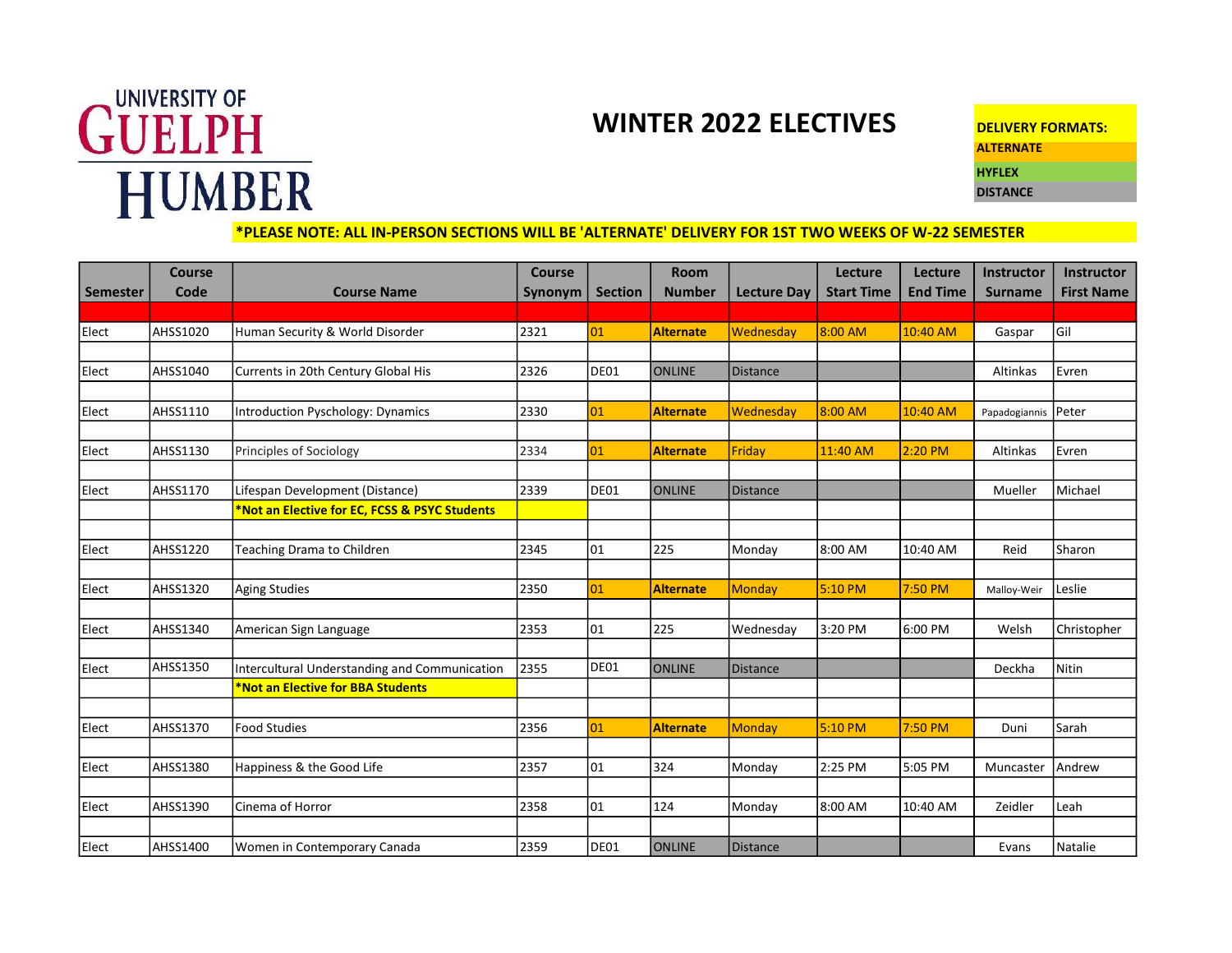| Elect | AHSS1410        | Spanish Language & Culture                         | 2360 | 01   | 124              | Wednesday       | 3:20 PM   | 6:00 PM  | Berecochea        | Ximena       |
|-------|-----------------|----------------------------------------------------|------|------|------------------|-----------------|-----------|----------|-------------------|--------------|
|       |                 |                                                    |      |      |                  |                 |           |          |                   |              |
| Elect | AHSS1420        | French Language & Culture                          | 2361 | 01   | 126              | Tuesday         | 8:00 AM   | 10:40 AM | Hambleton         | Eden         |
|       |                 |                                                    |      |      |                  |                 |           |          |                   |              |
| Elect | AHSS1430        | The Human Impact on the Environment                | 2362 | 01   | <b>Alternate</b> | <b>Monday</b>   | $2:25$ PM | 5:05 PM  | Sciullo           | Luana        |
|       |                 |                                                    |      |      |                  |                 |           |          |                   |              |
| Elect | AHSS1440        | Linguistics                                        | 2799 | DE01 | ONLINE           | Distance        |           |          | Doner             | Julianne     |
|       |                 |                                                    |      |      |                  |                 |           |          |                   |              |
| Elect | AHSS1470        | Innovation & Design Thinking                       | 2363 | 01   | <b>Alternate</b> | Wednesday       | 6:05 PM   | 8:45 PM  | Annamunthodo Akil |              |
|       |                 |                                                    |      |      |                  |                 |           |          |                   |              |
| Elect | AHSS2000        | <b>Creative Writing</b>                            | 2364 | 01   | <b>Alternate</b> | <b>Tuesday</b>  | 11:40 AM  | 2:20 PM  | Fantetti          | Eufemia      |
|       |                 |                                                    | 2365 | 02   | 424              | Friday          | 11:40 AM  | 2:20 PM  | Mugarura          | Jedidiah     |
|       |                 |                                                    |      |      |                  |                 |           |          |                   |              |
| Elect | AHSS2210        | <b>Classical Mythology</b>                         | 2382 | DE01 | <b>ONLINE</b>    | <b>Distance</b> |           |          | Hubbard           | Shane        |
|       |                 |                                                    |      |      |                  |                 |           |          |                   |              |
| Elect | AHSS2240        | Contermporary Canadian Issues                      | 2383 | DE01 | <b>ONLINE</b>    | <b>Distance</b> |           |          | Klages            | Greg         |
|       |                 |                                                    |      |      |                  |                 |           |          |                   |              |
| Elect | AHSS2270        | Global Citizenship                                 | 2384 | DE01 | <b>ONLINE</b>    | <b>Distance</b> |           |          | Sherman           | Paul         |
|       |                 |                                                    |      |      |                  |                 |           |          |                   |              |
| Elect | AHSS2310        | Leadership & Motivation                            | 2385 | DE01 | <b>ONLINE</b>    | <b>Distance</b> |           |          | Arora             | Sonika       |
|       |                 | <b>*Not an Elective for BBA &amp; ECS Students</b> |      |      |                  |                 |           |          |                   |              |
|       |                 |                                                    |      |      |                  |                 |           |          |                   |              |
| Elect | AHSS2320        | Religion and Society (Distance)                    | 2386 | DE01 | <b>ONLINE</b>    | <b>Distance</b> |           |          | Smith             | Edward (Ted) |
|       |                 |                                                    |      |      |                  |                 |           |          |                   |              |
| Elect | AHSS2330        | Hockey and Canadian Nation                         | 2387 | DE01 | <b>ONLINE</b>    | <b>Distance</b> |           |          | Wilson            | Jason        |
|       |                 |                                                    |      |      |                  |                 |           |          |                   |              |
| Elect | AHSS2340        | Modern and Contemporary Literature                 | 2388 | 01   | 325              | Friday          | 9:50 AM   | 12:30 PM | LaGrone           | Matthew      |
|       |                 | We will read the entire Harry Potter series.       |      |      |                  |                 |           |          |                   |              |
|       |                 |                                                    |      |      |                  |                 |           |          |                   |              |
| Elect | <b>AHSS2350</b> | Immigration & Identity in Canada                   | 2389 | 01   | 126 - Hyflex     | Wednesday       | 10:45 AM  | 1:25 PM  | Hunt              | Nadine       |
|       |                 |                                                    |      |      |                  |                 |           |          |                   |              |
| Elect | AHSS2360        | Judaism, Christianity & Islam                      | 2390 | DE01 | <b>ONLINE</b>    | <b>Distance</b> |           |          | LaGrone           | Danielle     |
|       |                 |                                                    |      |      |                  |                 |           |          |                   |              |
| Elect | AHSS2380        | Introduction to Education                          | 2391 | 01   | <b>Alternate</b> | <b>Monday</b>   | 4:15 PM   | 6:55 PM  | Choudhry          | Mahwish      |
|       |                 | <b>*Not an Elective for ECS Students</b>           |      |      |                  |                 |           |          |                   |              |
|       |                 |                                                    |      |      |                  |                 |           |          |                   |              |
| Elect | AHSS2410        | Religiuos Traditions of Asia                       | 2392 | DE01 | ONLINE           | <b>Distance</b> |           |          | LaGrone           | Danielle     |
|       |                 |                                                    |      |      |                  |                 |           |          |                   |              |